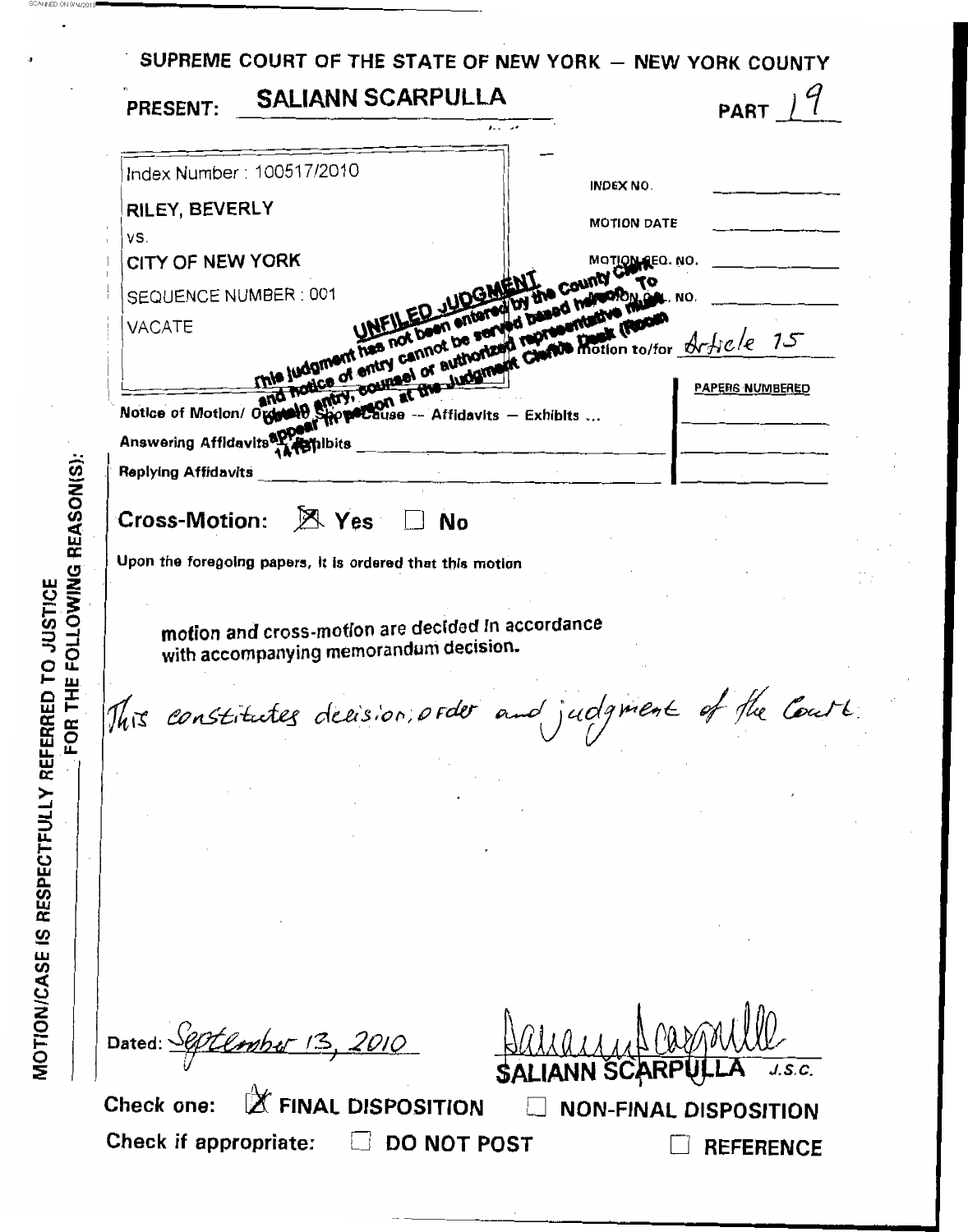## SUPREME COURT OF THE STATE OF NEW YORK COUNTY OF NEW YORK: CIVIL TERM: PART 19 X **-----1---\_\_1\_\_\_\_\_\_\_"--------------------------------~----------**

In the Matter of the Application of

BEVERLY RILEY,

For a Judgment Under Article *75* of the Civil Practice Law and Rules

-against-

THE CITY OF NEW YORK, NEW YORK CITY DEPARTMENT OF EDUCATION, WALL WE WANT THE WARRY ORK CITY DEPARTMENT OF EDUCATION, this hodics of entry can't<br>and JOEL KLEIN, CHANCELLOR OF NEW PORK antry counsel of CITY DEPARTMENT OF EDUCATION,

Index Number 1005 17/20 10 Submission Date June 30, 2010 Mot. **Seq.** No. *001*  Petitioner **DECISION and JUDGMENT** 

FOR Medica of entry cannot be<br>This judgment has not cannot be<br>This indice of entry cannot or sub Mi not been be served<br>Idgment has not cannot be served<br>Idgment nash cannot authorized<br>In entry, counset the Judgment<br>Mi entry, counset the Judgment post in person at the Judgment

Respondents.

---------------------X

**Appearances: For Petitioner** : **Glass** Krakower, LLP By Bryan D. **Krakow,** Esq. 20 Broaddway, Suite I Valhalla, New *York* 10595 914-83 1-1386

**For Respondent:**  Corporation Counsel of the City of **New** York By Gianfranco **J.** Cuadra, **Esq.**  100 Church Street, Room 2-300 New **York,** New **York** I0007

*2* **12-788-0924** 

Papers considered in review of this petition to **vacate** arbitration award:

| <b>Seq 001</b> | <b>Papers</b>                                  | Numbered |
|----------------|------------------------------------------------|----------|
|                |                                                |          |
|                |                                                |          |
|                | Memo. of Law in Supp. of Respond.'s Cross-Mot3 |          |
|                |                                                |          |

## **HON SALIANN SCARPULLA, J.:**

Petitioner Beverley Riley ("Riley"), brings this Article 75 petition to vacate the

determination entered in a compulsory arbitration held pursuant New York Education

Law § 3020-a on December 22, 2009. The arbitration resulted in Riley's termination as a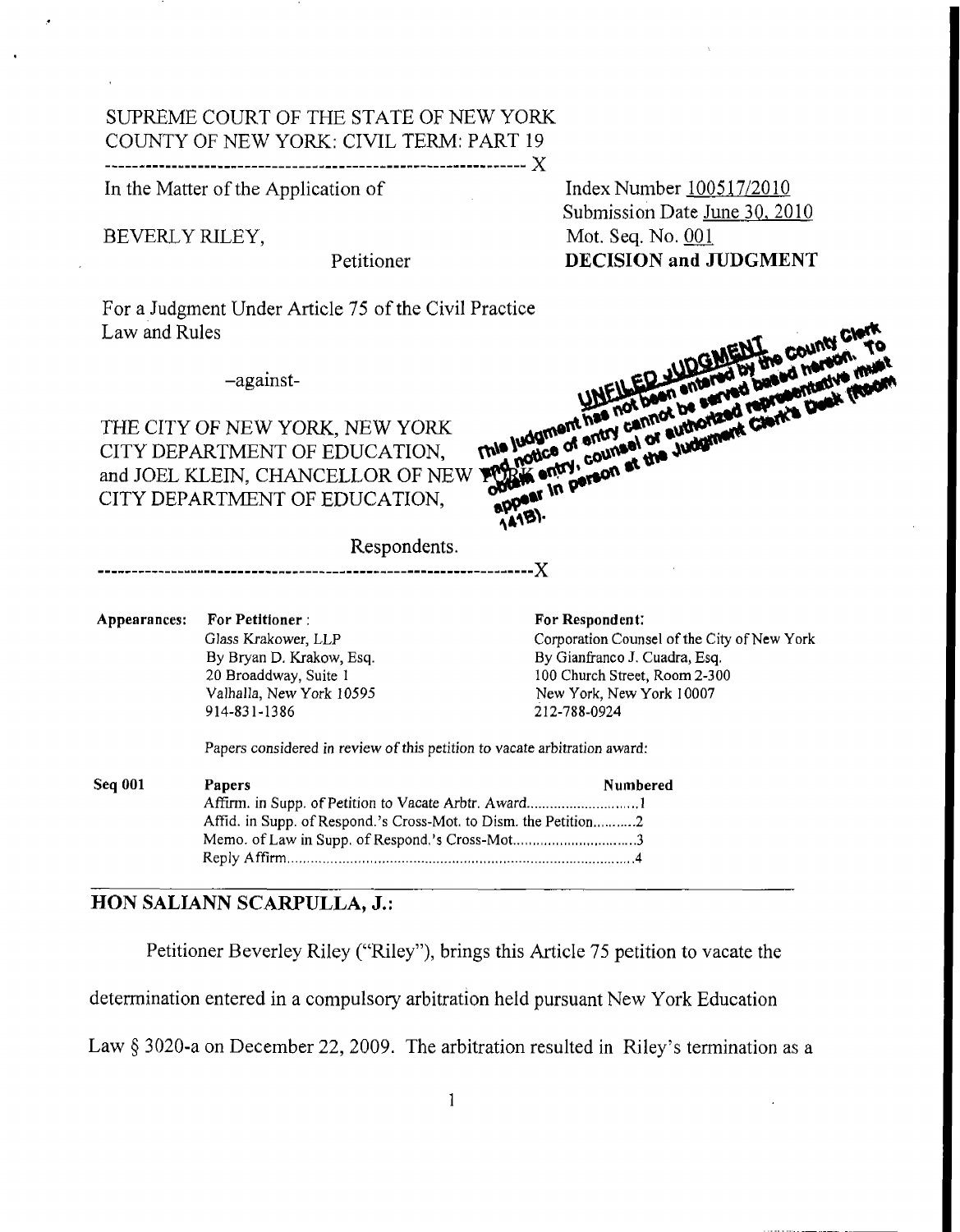teacher with the New York City Department of Education allegedly for slapping a student. Before termination, Riley had been an elementary school teacher for fifteen years with a record free of any prior formal discipline. Respondents (herein collectively "the DOE") move to dismiss the petition under CPLR 7511, 404(a) and  $3211(a)(7)$ .

*P* 

According to the charges, on September 21, 2006, at aboout 3:00 p.m. a nine-yearold third-grade student (identified in the arbitration record only as "TT") waited in the first-floor hallway of P.S. **28** for her family to pick her up when Riley approached her and demanded to know why TT was idling in the hallway. **As** TT answered and tried to walk away, Riley allegedly grabbed TT, pulled her to the wall and slapped her on the left side of the face. Minutes later, TT left the school, came back with her aunt, orally complained to the school's principal Ms. Silver and the following day filed *a* written complaint. When given an opportunity to respond, Riley denied the incident and alleged she had never touched TT. There were no third-party witnesses to the alleged altercation.

On December 18,2006, Ms. Silver filed form A-420 with the DOE'S Office of Special Investigations, in which she concluded that TT's allegations were substantiated, The DOE subsequently initiated compulsory arbitration, preferring two charges, also known as "specifications," of misconduct in violation of November 2004 Regulation of the Chancelor A-420. The first specification was the allegation of the use of corporal punishment on TT. The second specification involved a separate, yet similar, allegation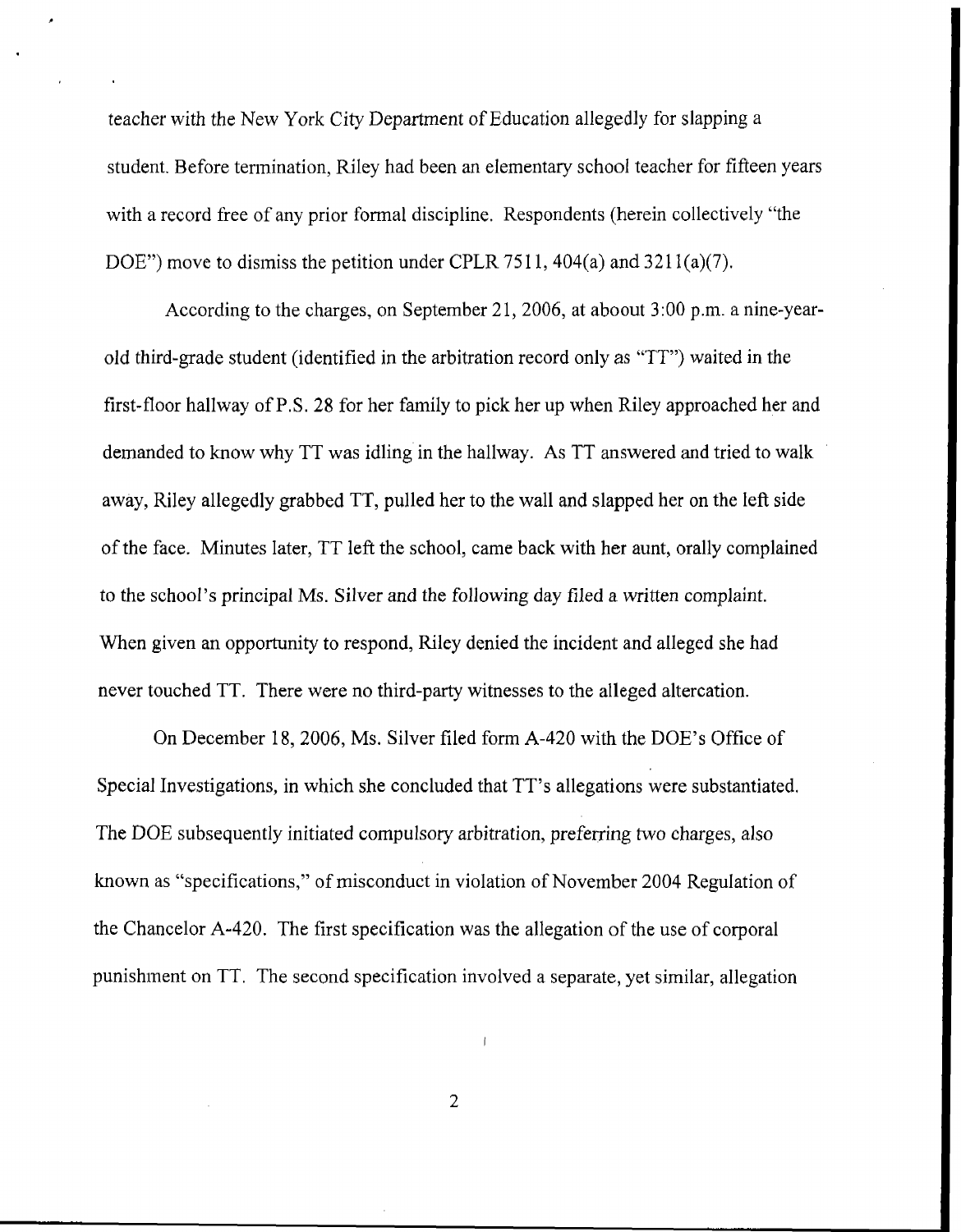of corporal punishment against another student KB, which had allegedly occurred on October 4,2006 when Riley intervened in the melee between KB and BB.

Following a five-day hearing, the arbitrator issued his opinion and award dated December 22, 2009. The arbitrator fully sustained the first specification, but dismissed the second charge. The arbitrator concluded that despite minor inconsistencies, TT's testimony of events was credible, while Riley's denial of any physical contact was unpersuasive. However, the arbitrator found the second specification to have been unsubstantiated, because KB had had a prior history of fabricating complaints, did not make a contemporaneous written statement and did not appear at the arbitration hearing.

The arbitrator imposed the ultimate penalty of permanent termination from employment with the DOE. The arbitrator found that Riley failed to offer any mitigating considerations to warrant **a** lesser sanction and refused to accept responsibility for her actions by maintaining her innocence throughout the proceeding. While the arbitrator recognized that this incident was isolated in Riley's otherwise immaculate fifteen-year career, the arbitrator found it of no significance on ground that "even one proven incident of corporal punishment can have a devastating impact on the involved student, and justifies the imposition of severe discipline. . .[s]tudents and parents need to know that the Department will not tolerate teachers using physical force to discipline students, even where the incident of corporal punishment was isolated and the only bruise was 'on the inside'.''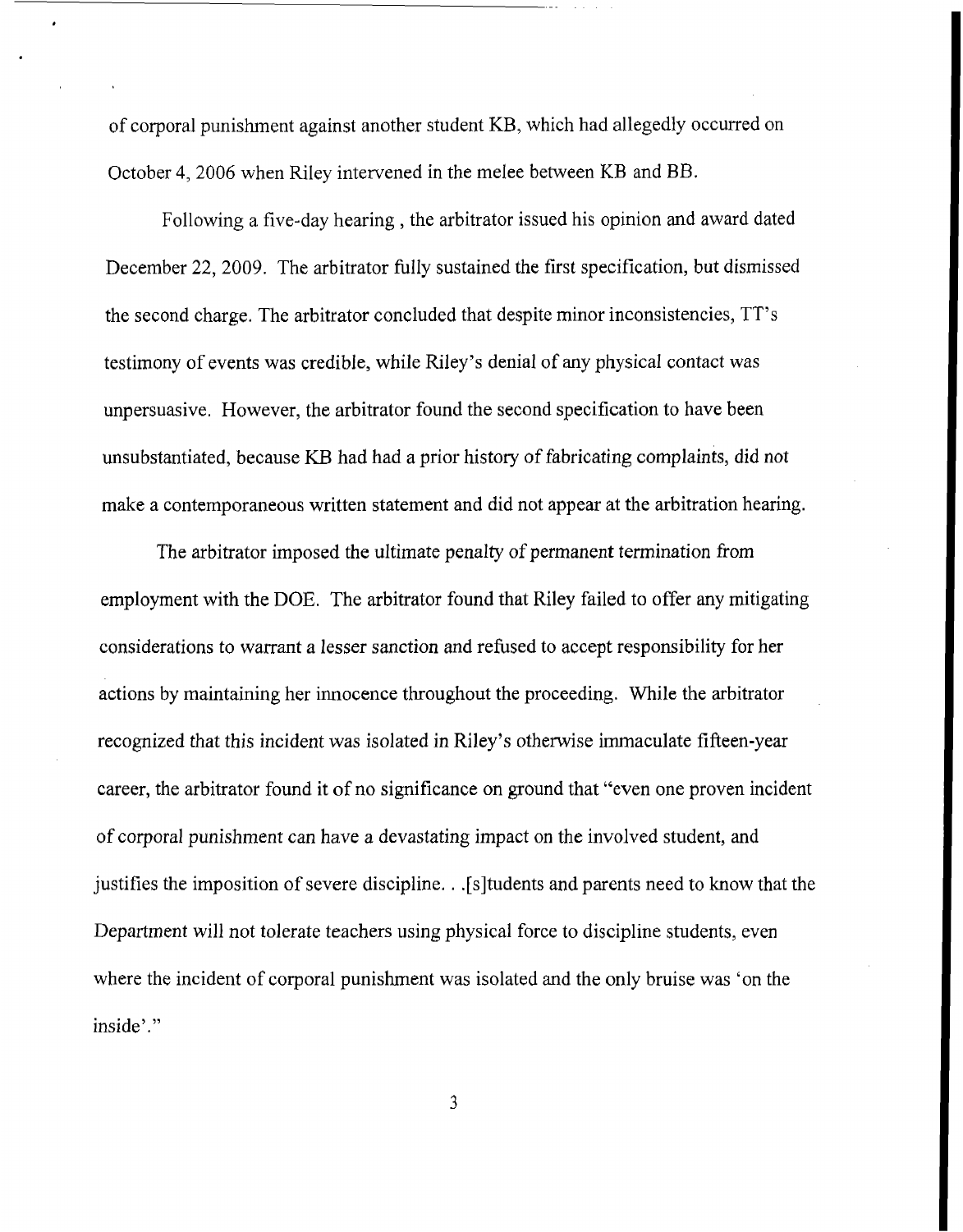## **Discussion**

Although review of any arbitration under Education Law 3020-a falls under CPLR Article 75, which provides that an arbitration award may only be vacated on a showing of "misconduct, bias, excess of power, procedural defects," the courts apply a hybrid Article 75 and Article *78* analysis. *See Luckow* v *Dept. of Educ. of City of New York, 5* 1 A.D.3d 563, *567* ( **lst** Dep't 2008). Under such review, the arbitrator's determination must be in accord with due process and supported by adequate evidence, and must also be rational and not arbitrary and capricious. *See City School Dist. of the City of New York v Hershkowitz, 7* Misc.3d 1012A, **\*8** (Sup. Ct. New York, 2005).

It is well settled that an administrative sanction must be upheld unless it "shocks the judicial conscience and, therefore, constitutes an abuse of discretion as a matter of law." *Mutter of Diefenthaler v Klein, 27* A.D.3d **347,** 348-49 (1" Dep't 2006). **A** sanction shocks the conscience when it is so grave in its impact that it is disproportionate to the offense. *Matter of Pel1 v Bd. of Educ.,* 34 N.Y.2d 222, 232-34 (1974). Where, as here, the parties have submitted to compulsory arbitration, the arbitrator's determination is subject to closer judicial scrutiny than voluntary arbitration. *See Matter of Motor Yeh. Acc. Indem. Corp. v Aetna Cas.* & *Sur.* Co., 89 N.Y.2d 214,223 (1996); *see also Hegarty v Bd. of Educ., 5* A.D.3d **771,** 772 (2nd Dep't 2004). The credibility of witnesses at a hearing is for the hearing officer, not the court, to decide. *See Matter of Mack Markowitz Oldsmobile Inc. v State Division of Human Rights, 271 A.D.2d 690, 690 (2<sup>nd</sup> Dep't 2000).*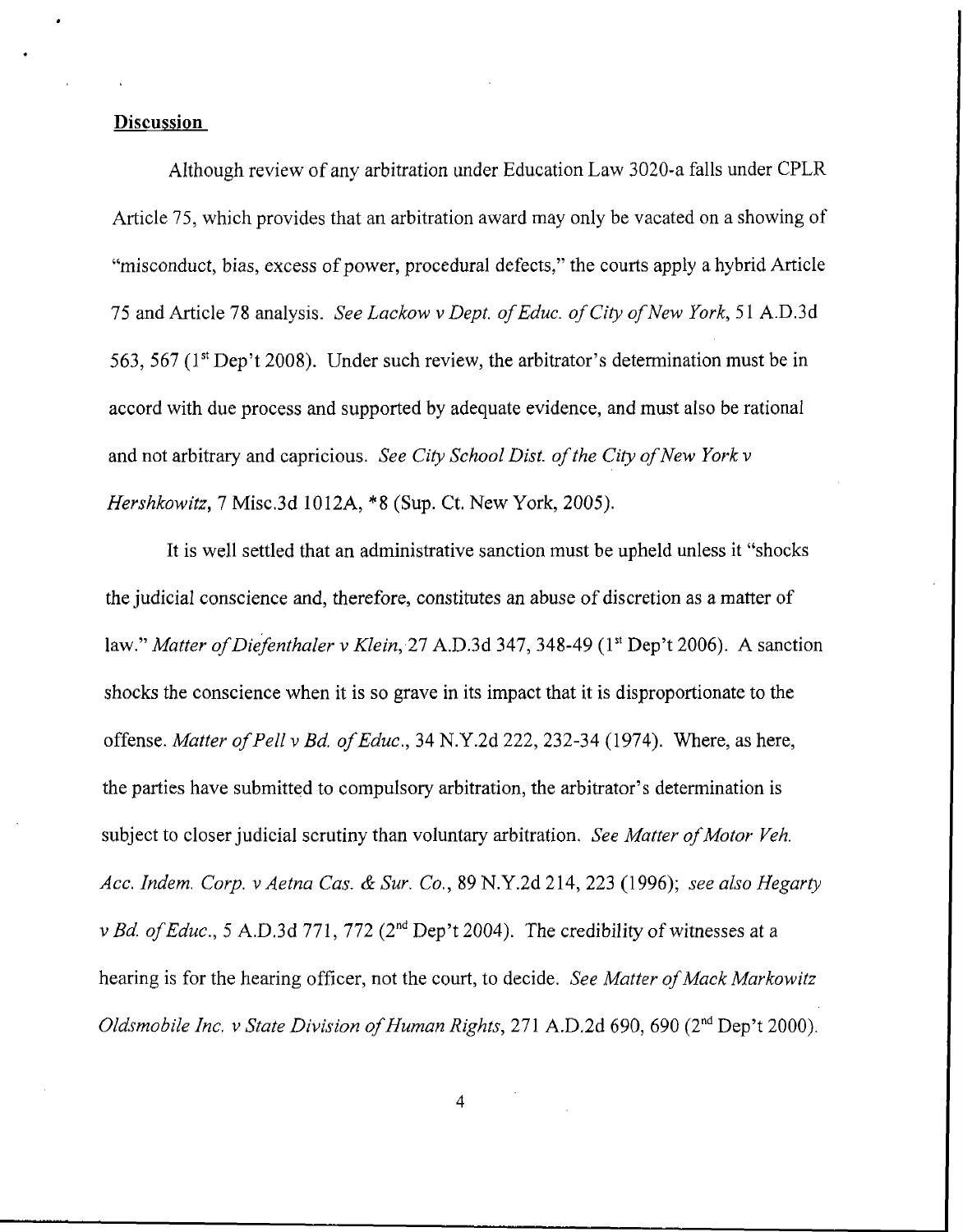The Court accepts all of the arbitrator's factual findings as **a** true and correct rendition of the events that took place between Riley and TT. *See Matter of Sazinders v Rockland Bd. of Coop, Educ. Serv., 62 A.D.3d 1012, 1013 (2<sup>nd</sup> Dep't 2009). The court,* however, finds that the arbitrator abused his discretion in having imposed a disproportionate penalty. *See Matter of Diefenthaler v Klein, 27* A.D.3d 347, 348 (1'' Dep't 2006). While corporal punishment has no place in New **York** City's educational institutions, the ultimate penalty of dismissal is reserved for those situations involving the most egregious conduct, when no measure of alternative deterrence would be effective. See e.g., *Lackow v Dept. of Educ.*, 51 A.D.3d 563, 569 (1<sup>st</sup> Dep't 2008) (termination after repetitive inappropriate references to students' sexual organs and activities); *see Matter of Cruz v New York City Dept. of Educ., 26* Misc. 3d 1208A ( Sup. Ct. New **York** County, 20 10) (termination after two years worth of instances of incompetent service, neglect of duty and abusive conduct); *see City School District of the City of New York v Hershkowitz, 7* Misc. 3d 1012A, \*8 (Sup. Ct. New York County, 2005) (termination as a result of a continuous attempt to seduce a student).

*4* 

Riley's incident constituted the only isolated instance of aberrant behavior during her fifteen-year tenure, and was not "a continued pattern of offensive behavior that reflects inability to understand the necessary separation between a teacher and his students," which justified termination in *Lackow* v *Dept. of Educ.,* **5** 1 A.D.3d at 569. Riley's lack of remorse alone is insufficient to place a single occurrence of slapping in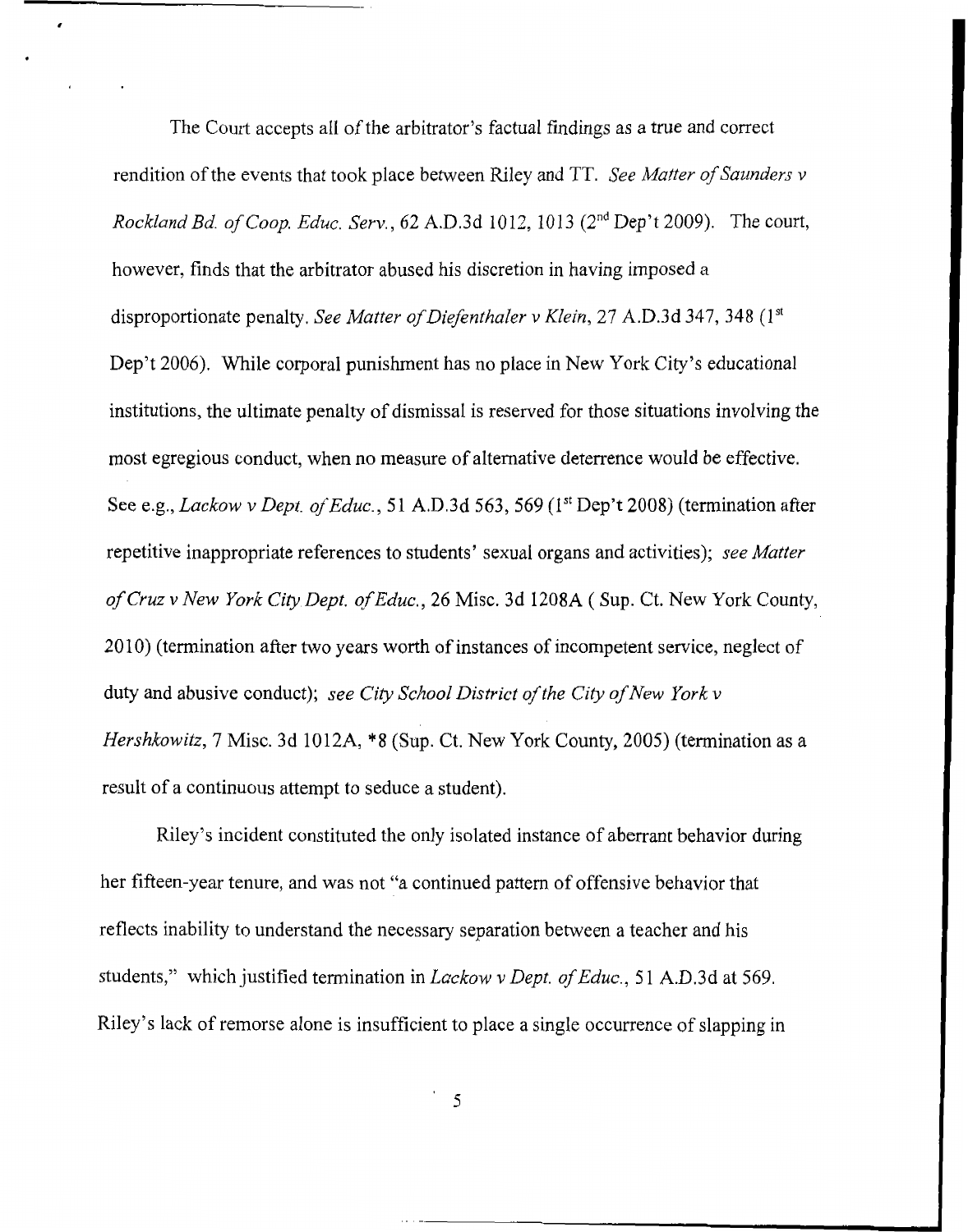league with cases involving sexual miscreants and wholly incompetent teachers. *See Matter of Gubriel v New York City,* 2009 N.Y. Slip. Op. 32248U, \$8 **(Sup.** Ct. New York County, 2009).

This Court, of course, recognizes the paramount importance of ensuring the safety and welfare of children. *See e.g.* , Social Services Law *5* 3 84-a. However, a recent First Department decision in the *City School Distr. of the City of New York v McGraham,* 20 10 N.Y. Slip. Op. 6065,  $*6$  (1<sup>st</sup> Dep't 2010) incorporates this public policy consideration as part of the analysis evaluating the proportionality between a teacher's offensive conduct and the penalty. Alone, **such** policy does not justify the imposition of the most severe penalty irrespective of other considerations.

Here, TT admitted that she did not sustain any physical or persistent emotional injury as a result of September 21, 2006 occurrence. Further, Riley showed no predisposition towards like misconduct either before or after this only incident. The second charge of hitting KB on October 4, 2006 entirely lacked in any merit. For the fifteen years before the incident, Riley had received not a single formal reproach. Under these circumstances, a less draconian sanction should sufficiently vindicate the public policy against the use of corporal punishment in public schools, while at the same time effectively deter Riley from falling into like predicament in the future. *See Matter of Gabriel,* 2009 N.Y. Slip. Op. 32248U at 8.

In accordance with the foregoing, it is hereby